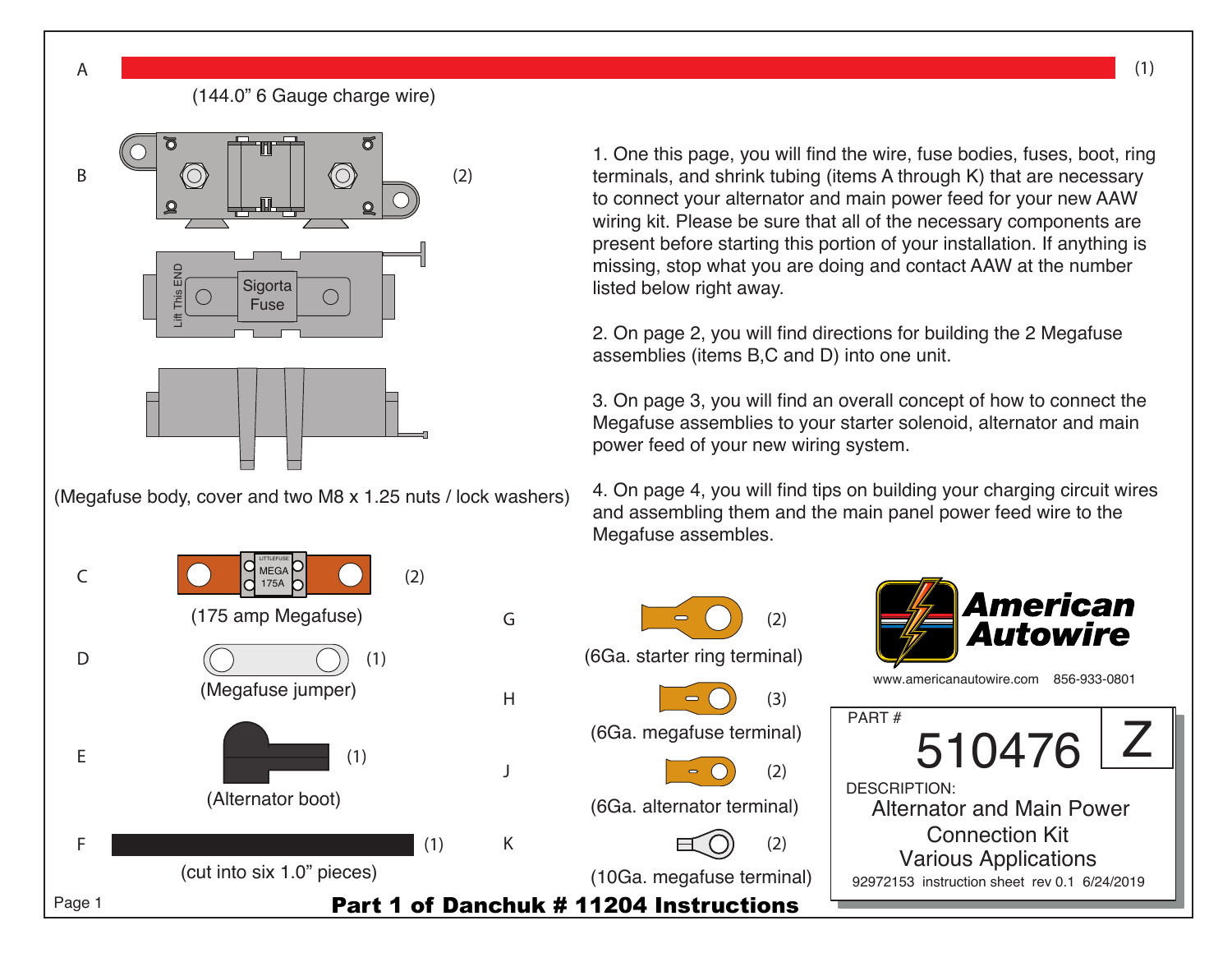

## **Assembling the (2) Megafuse assemblies**

NOTE: Find a suitable place, as close to the battery power source as possible, under the hood of the your vehicle to mount the completed Megafuse assemblies. Keep in mind that you have 12 feet of 6Ga. charging wire, and that the main power feed coming from your panel or bulkhead connection must also be able to reach the assembly.

1.Take the two Megafuse bodies and covers (items B) and snap them together. Remove the 4 nuts and lock washers from the studs on the fuse body assemblies.

2. Install the Megafuse jumper (item D above) over two of the studs on the Megafuse bodies. It is very important that the jumper MUST BE assembled on the side that is going to connect to your main power connection (starter solenoid or battery feed).

3. Notch top cover to clear jumper D as shown at right.

Page 2 4. Snap one 175amp fuse (items C) onto the studs of each of the two Megafuse bodies (items B), over the jumper, then loosely re-attach the 4 nuts and lock washers back onto the assembled Megafuses. The fuse assemblies are ready to install into your vehicle.

Part 1 of Danchuk # 11204 Instructions

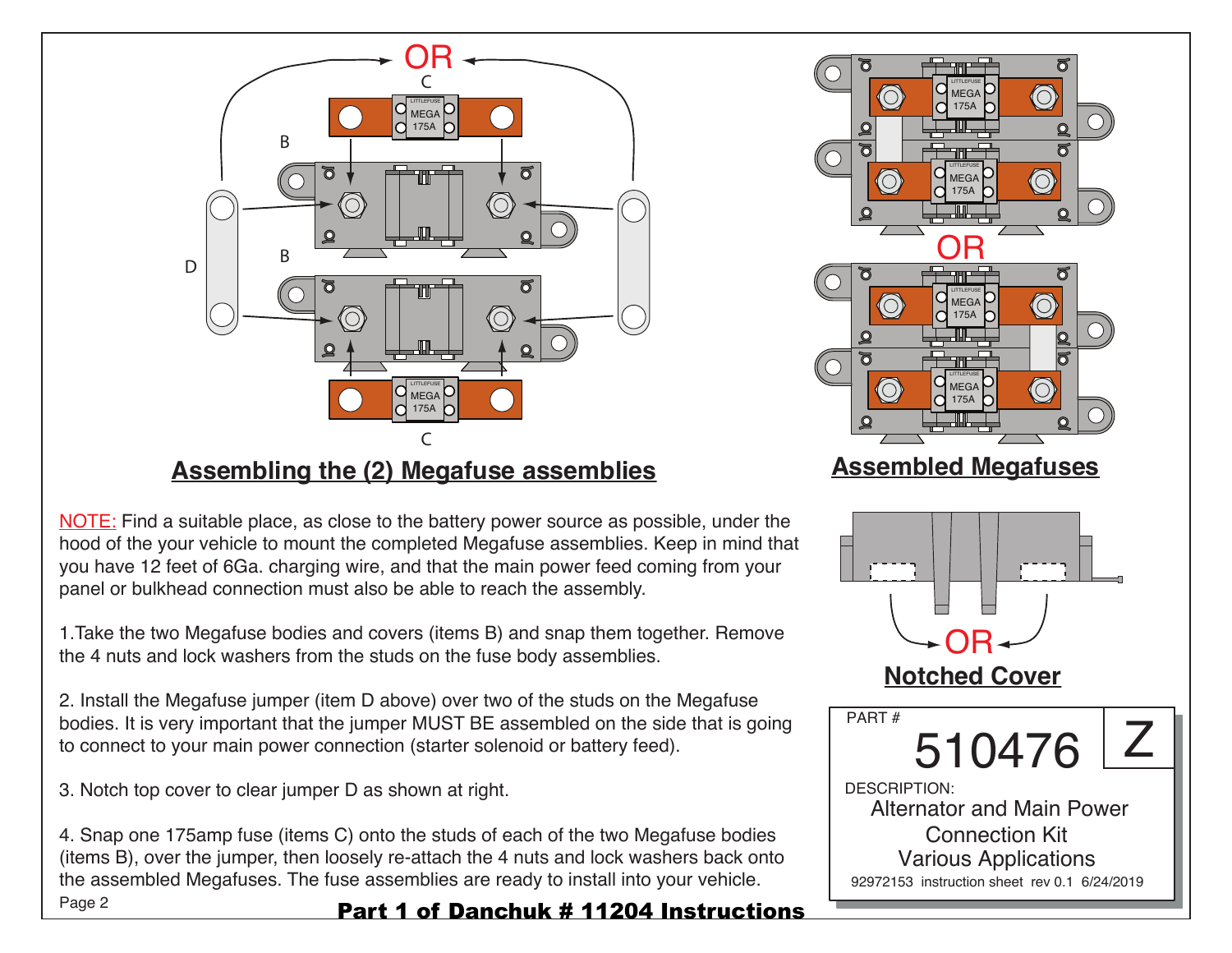